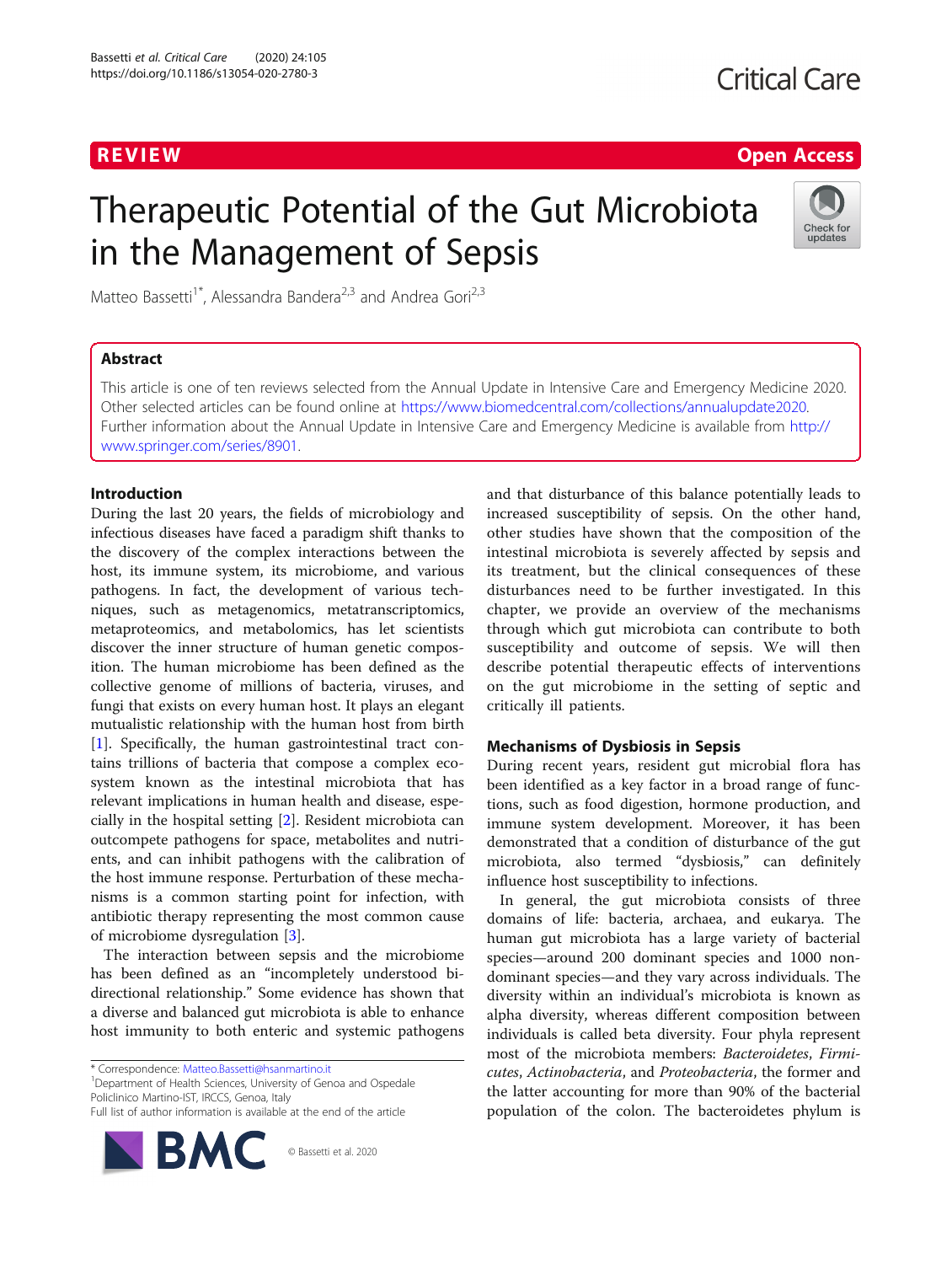composed of Gram-negative, rod-shaped bacteria that digest complex polysaccharides with the release of volatile short-chain fatty acids that regulate intestinal epithelial cell growth as well as differentiation and stimulation of the immune system. The Firmicutes phylum is composed mainly of Gram-positive bacteria that can form endospores (Clostridia class). These bacteria release butyrate, promoting intestinal epithelial health and inducing colonic T regulatory cells. However, these phyla contain clinically relevant members such as Bacteroides fragilis, Clostridium perfringens, Clostridium difficile, Enterococcus spp., and Streptococcus spp. that can cause sepsis and fatal outcome during intestinal dysbiosis [\[2](#page-6-0)]. As the composition of the gut microbiota is specific for each person, dysbiosis can be interpreted as a relative change in the composition of an individual's commensal microbiota compared with others in the community, which can be loss of beneficial microbiota, increased pathogenic microbiota or decreased microbiota variety. Several mechanisms presenting during gut barrier dysfunction can be considered both a result and a cause of sepsis development: the increased permeability of gut mucosa, tissue edema, reduced perfusion, dysregulation of tissue coagulation, shift in the gut microbiome, apoptotic damage to the mucosal epithelia, and bacterial translocation. Gut mucosal perfusion is reduced during sepsis, which produces destruction of the mucosal barrier and increased permeability [[4\]](#page-6-0). Transmigration of bacteria and endotoxin can induce relevant systemic effects, inducing an immune response in the local gutassociated lymphoid tissue (GALT), which in turn activates Toll-like receptor (TLR)4 and priming neutrophils, causing remote lung injury, explaining the appearance of acute respiratory distress syndrome (ARDS) during sepsis [\[5](#page-6-0)]. The dysregulation between diverse resident bacterial populations in the gut can lead to a "pathobiome" that finally dysregulates the immune system [[6\]](#page-6-0) (Box 1). Indeed, in critically ill patients, hypoxic injury, disrupted epithelial permeability, altered gut motility, and treatment with vasopressors, parenteral nutrition, and opioids facilitate the expansion of pathobionts, including multidrug-resistant (MDR) bacteria [[8](#page-6-0)]. Commonly, the gut microbiome of septic intensive care unit (ICU) patients demonstrates a loss of microbial richness and diversity, dominance of a single taxon (often a potential pathogen), and loss of site specificity with isolation of the same organism at multiple sites [\[9\]](#page-6-0). The duration of ICU dysbiosis, the clinical impact of dysbiosis, and phenotypes of critically ill patients more prone to develop it are all aspects that need to be clarified.

# Dysbiosis as a Potential Risk Factor for Sepsis

It is generally assumed that sepsis mortality is due to an immunologic disorder, where the causative pathogen is

## Box 1 Glossary of terms

| Microbiome          | Collective genome of millions of bacteria, viruses,<br>and fungi that exists on every human host            |  |  |
|---------------------|-------------------------------------------------------------------------------------------------------------|--|--|
| Microbiota          | The totality of microbial genomes in a definite host<br>or organ                                            |  |  |
| Pathobiome          | The dysregulation between diverse resident<br>bacterial populations in the gut                              |  |  |
| <b>Dysbiosis</b>    | Condition of disturbance of gut microbiota                                                                  |  |  |
| <b>Metagenomics</b> | The study of the collective genomes of a given<br>community of microorganisms                               |  |  |
| <b>Metabolomics</b> | The study of the total small metabolites present in a<br>given environment                                  |  |  |
| Alpha diversity     | The diversity within an individual's microbiota                                                             |  |  |
| Beta diversity      | Different composition of microbiota between<br>individuals                                                  |  |  |
| Prebiotics          | Nutrients that favor the growth and predominance<br>of beneficial microbes and their inherent functions     |  |  |
| Probiotics          | Live microorganisms which, when administered in<br>adequate amounts, confer a health benefit on the<br>host |  |  |
| Synbiotics          | Combination of probiotics and prebiotics                                                                    |  |  |
| Adapted from [7]    |                                                                                                             |  |  |

considered irrelevant once the deregulated immune response has begun  $[10]$  $[10]$ . As a healthy gut microbiota has been demonstrated to have protective effects on the host and to prevent colonization with MDR bacteria, several researchers have hypothesized that shifts in microbiota composition potentially predispose patients to a state of immunosuppression and thus increase the risk of sepsis.

In an animal model of mice fed with an obesogenic Western diet, a diet high in fat and sucrose and low in fiber, it has been recently demonstrated that they become susceptible to lethal sepsis with multiple organ damage after exposure to antibiotics and an otherwiserecoverable sterile surgical injury. Analysis of the gut microbiota in this model demonstrated that the Western diet alone led to loss of Bacteroidetes, increased Proteobacteria, and had evidence of antibiotic resistance development even before antibiotics were administered. In this elegant work, it was clearly shown how the selective pressures of diet, antibiotic exposure, and surgical injury can converge on the microbiome, resulting in lethal sepsis and organ damage without the introduction of an exogenous pathogen [[11](#page-6-0)].

A similar recent study conducted by Napier and colleagues, while confirming the effect of Western diet on disease state and outcomes of a lipopolysaccharide (LPS)-driven sepsis model, found that this relationship was independent of the microbiome. Indeed, they demonstrated that Western diet-fed mice had higher baseline inflammation and signs of sepsis-associated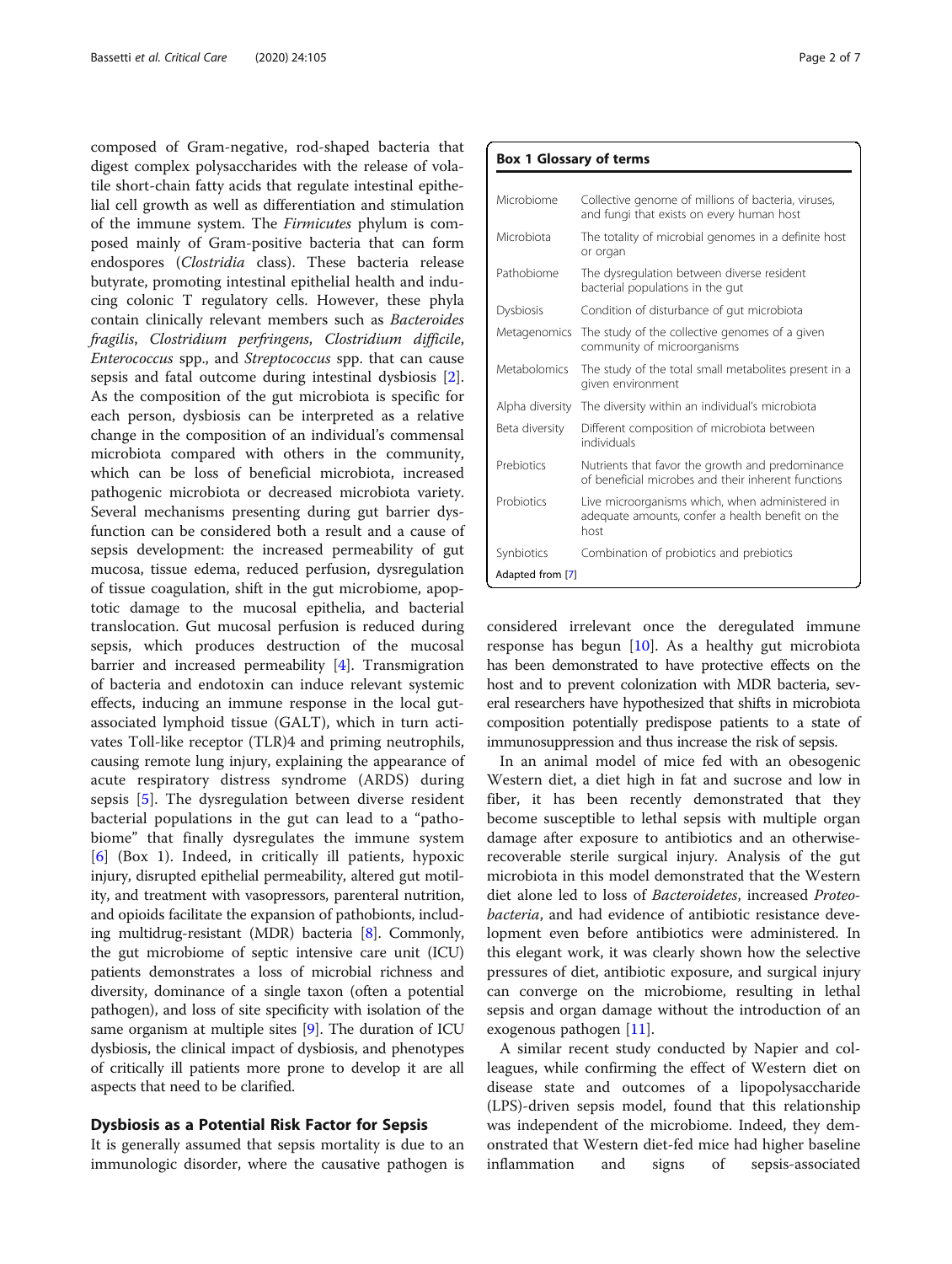immunoparalysis compared with mice fed with standard fiber-rich chow. Western diet mice also had an increased frequency of neutrophils, some with an "aged" phenotype, in the blood during sepsis compared with standard fiber-rich mice. Importantly, they found that the Western diet-dependent increase in sepsis severity and higher mortality was independent of the microbiome, suggesting that the diet may be directly regulating the innate immune system through an unknown mechanism [[12\]](#page-6-0).

This preclinical observation has been confirmed by some limited clinical studies in which patients who developed sepsis showed an altered microbiota pattern at baseline. In a recent study, differences in the gut microbiota and plasma LPS level were evaluated in 32 patients who underwent splenectomy and 42 healthy individuals. The splenectomy group was divided into three subgroups according to the length of their postoperative time. Significant differences were observed in gut microbiota composition measured by 16s rRNA gene sequencing with regard to the relative bacterial abundances of 2 phyla, 7 families, and 15 genera. The LPS level was significantly higher in the splenectomy group than in healthy controls and was negatively associated with five bacterial families with low abundance in the splenectomy group. Interestingly, the degree of gut microbiota alteration increased with the length of the postoperative time [[13\]](#page-6-0). Similarly, a seminal study showed that patients undergoing allogeneic bone marrow transplantation who developed antibiotic-induced dysbiosis had a five- to ninefold increased risk of bloodstream infection and sepsis [\[14](#page-6-0)]. These observations were confirmed by a retrospective cohort study including over 10,000 elderly patients in the United States and showing that dysbiosis was associated with a more than threefold increased incidence of a subsequent hospitalization for sepsis [[15](#page-6-0)]. Expanding on these findings, Baggs et al. recently showed that exposure to longer durations of antibiotics, additional classes of antibiotics and broader-spectrum antibiotics during hospitalization were each associated with dose-dependent increases in the risk of subsequent sepsis. This association was not found for other causes of hospital readmissions, suggesting that the association between antibiotic exposure and subsequent sepsis is related to microbiome depletion, not to severity of illness  $[16]$  $[16]$  $[16]$ .

Accumulating evidences thus indicate that gut microbiota disruption may increase the risk of sepsis; future innovations focused on restoring or protecting the gut microbiota from disruption might become a possible approach for preventing sepsis, especially in fragile populations.

# The Gut Microbiota as a Predictor of Clinical Outcome in Sepsis

The transition of a microbiome into a pathobiome has also been hypothesized to be a driver of severe outcome and mortality from sepsis, at least in part by the ability of invading bacteria to act as antigens and thus modulate the host immune response.

In animal models, the effect of the gut microbiome on sepsis outcome has been clearly demonstrated by different studies. In a well-designed recent study, sepsis evolution was analyzed in genetically identical, age- and sex-matched mice obtained from different vendors and subjected to cecal ligation and puncture (CLP), the most frequently used model of sepsis [[17](#page-6-0)]. Beta diversity of the microbiome measured from feces of mice coming from two different laboratories demonstrated significant differences and, more importantly, mice from the first lab had significantly higher mortality following CLP, as compared to mice from the second lab (90% vs. 53%). Differences were also found in immune phenotypes in splenic or Peyer's patch lymphocytes. To verify if the differences in the microbiome were responsible for the different outcomes, mice were cohoused for 3 weeks, after which they assumed a similar microbiota composition. Interestingly, co-housed mice had similar survival regardless of their vendor of origin and differences in immune phenotype disappeared. This elegant experiment clearly shows that the microbiome plays a crucial role in survival from and in the host immune response to sepsis, representing a potential target for therapeutic intervention.

Clinical studies also confirmed the observation that outcome of sepsis could be influenced by gut microbiota disruption. In the ICU setting, Shimizu et al. quantitatively measured changes in gut microbiota in patients with systemic inflammatory response syndrome (SIRS). These patients had 100–10,000 times fewer total anaerobes, including Bifidobacterium and Lactobacillus, and 100 times more Staphylococcus bacteria compared with healthy volunteers. An important finding of this study was that the dominant factors associated with mortality and septic complications were the numbers of total obligate anaerobes  $[6]$  $[6]$ . To evaluate the effect of dynamics of the gut microbiome, a single-center study prospectively analyzed 12 ICU patients and showed that changes in the gut microbiota can be associated with patient prognosis [\[18](#page-6-0)]. Indeed, the proportions of Bacteroidetes and Firmicutes significantly changed during the stay in the ICU, and "extreme changes" in the Bacteroides/Firmicutes ratio were observed in almost all the patients with a poor prognosis, suggesting a correlation between alteration in gut microbiota composition and sepsis outcome [[18\]](#page-6-0).

The gut has been also hypothesized to be "the motor" of multiple organ dysfunction syndrome (MODS), as reviewed by Klingensmith and Coopersmith [[19](#page-6-0)]. Indeed, evidence from models of murine sepsis and from human patients with ARDS has shown that the lung microbiota is enriched by bacteria translocating from the gut.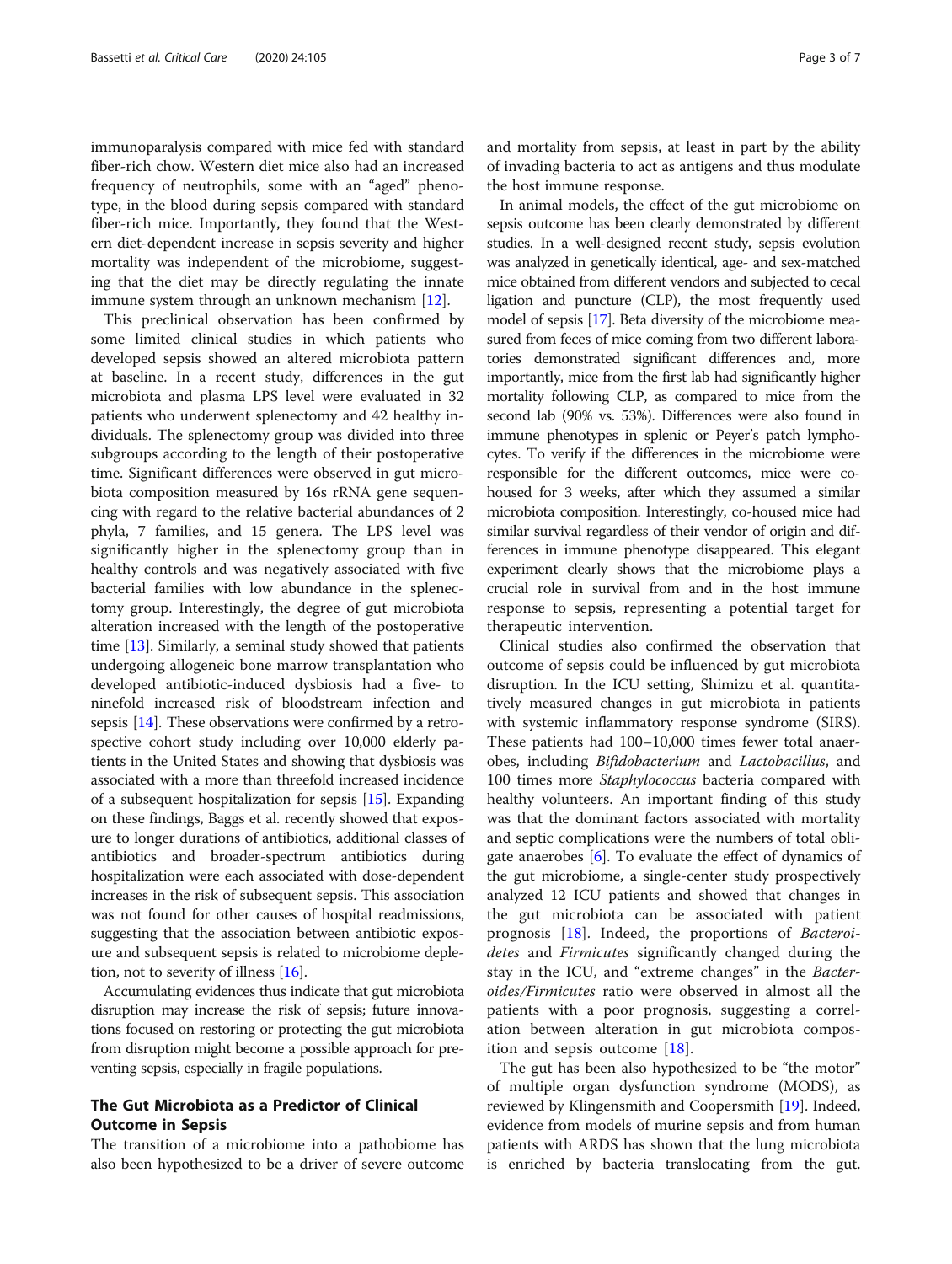Importantly, the presence of these bacteria, such as Bacteroides spp, is associated with the grade of systemic and local inflammation [\[20](#page-6-0)]. Moreover, preliminary studies performed in mice and in patients dying from sepsis suggest that microbial translocation from the gut can be related to neuro-inflammation in sepsis [[21](#page-6-0)]. All these observations provide evidence that dysbiosis observed during sepsis could potentially contribute to worsening inflammation and consequently severe clinical outcome. However, well-designed human clinical studies are still needed as our current knowledge of the consequences of ICU-related dysbiosis in clinical practice is limited.

# Modulation of the Microbiota as Potential Therapeutic Immunonutrition

Probiotics are considered as living microorganisms, which, in adequate amounts, can induce health benefits to the human host. Among them, the genera Lactobacillus and Bifidobacterium are the most widely used. Probiotics have been increasingly applied and studied in different clinical applications. Probiotics have been hypothesized to reduce the risk of disease through competition for binding locus and nutrients with pathogens, producing bacteriocins to kill pathogens, synthesizing IgA to support immune responses and reducing inflammation. Prebiotics are defined as a non-digestible food ingredient that beneficially impacts the host by stimulating the growth and/or activity of a limited number of bacterial species in the gut. Synbiotics are composed of probiotics and prebiotics.

In the context of sepsis models and ICU patients, probiotics have been studied and evaluated in terms of sepsis evolution and subsequent outcome. A study by Chen and coauthors reported that prophylactic administration of a probiotic bacterial species in a septic mouse model effectively reduced mortality [\[22](#page-6-0)]. More recently, a study conducted on a model of septic mice specifically demonstrated that after the onset of sepsis, there was an appearance of opportunistic gut pathogens such as Staphylococcaceae and Enterococcaceae and a disappearance of beneficial Prevotellaceae [[23](#page-6-0)]. Relative abundance of potentially pathogenic commensals was associated with more severe immune responses during sepsis, demonstrated by higher peripheral pro-inflammatory cytokine levels, gut epithelial cell apoptosis, and disruption of tight junctions. Interestingly, in animals pre-treated with Lactobacillus rhamnosus GG, opportunistic pathogens decreased or even disappeared, while beneficial bacteria, such as Verrucomicrobiaceae, increased, promoting inhibition of gut epithelial cell apoptosis and tight junction formation. Moreover, in a novel in vitro gut model to study *Candida* pathogenicity, the introduction of a microbiota of antagonistic lactobacilli emerged as a significant factor for protection against C. albicans-induced necrotic damage, with a time-, dose-, and species-dependent protective effect of probiotics against C. albicans-induced cytotoxicity [[24](#page-6-0)].

Use of prebiotics/probiotics/synbiotics in clinical ICU studies has been evaluated in many small studies in different populations (summarized in Table [1](#page-4-0)): (1) to prevent infections, especially in the context of postoperative and mechanically ventilated patients; (2) to improve outcome of sepsis; (3) to restore gut commensals after sepsis to reduce late infections and subsequent mortality.

Administration of probiotics and synbiotics had been demonstrated to reduce infectious complications, and meta-analyses suggest that probiotics are safe and effective at preventing infection in both postoperative and mechanically ventilated patients [\[25](#page-6-0), [26\]](#page-6-0). However, various concerns have been raised regarding the type and optimal dose of probiotic therapy, as well as the small size of the individual studies. Morrow et al., in the most rigorous study, reported that the incidence of ventilatorassociated pneumonia (VAP) in patients treated with L. rhamnosus GG was significantly lower than in controls (19.1% vs. 40.0%) in 138 ICU patients. Moreover, probiotic administration significantly reduced oropharyngeal and gastric colonization by pathogenic species [\[27](#page-6-0)]. However, other clinical reports showed no significant difference in the occurrence of VAP in the ICU [\[28](#page-6-0)]. In a recent randomized controlled study, the effect of prophylactic synbiotics on gut microbiota and on the incidence of infectious complications including enteritis, VAP, and bacteremia was evaluated in mechanically ventilated patients with sepsis. Seventy-two patients completed the trial, of whom 35 patients received synbiotics and 37 patients did not. In the synbiotics group, the incidence of enteritis and the incidence of VAP were significantly lower compared to controls. The incidence of bacteremia and mortality, however, did not differ significantly between the two groups [[29](#page-6-0)]. Currently, we are waiting for the results of a large randomized placebocontrolled study [[30\]](#page-6-0) aimed to determine the effect of L. rhamnosus GG on the incidence of VAP and other clinically important outcomes (C. difficile infection, secondary infections, diarrhea) in critically ill mechanically ventilated patients ([Clinicaltrials.gov](http://clinicaltrials.gov) Identifier: NCT02462590).

Several studies have assessed the role of probiotics in other populations, such as pre-term and underweight children, finding no differences in sepsis incidence and mortality, indicating that the potential effects of microbiota restoration are not uniformly conserved across populations and settings [\[31](#page-6-0), [32\]](#page-6-0). Interestingly, a recent randomized, double-blind, placebo-controlled trial testing an oral synbiotic preparation (Lactobacillus plantarum plus a fructooligosaccharide) in healthy, termneonates in India was interrupted early because of a reduction of 40% in death and sepsis in the treatment arm [\[33\]](#page-6-0).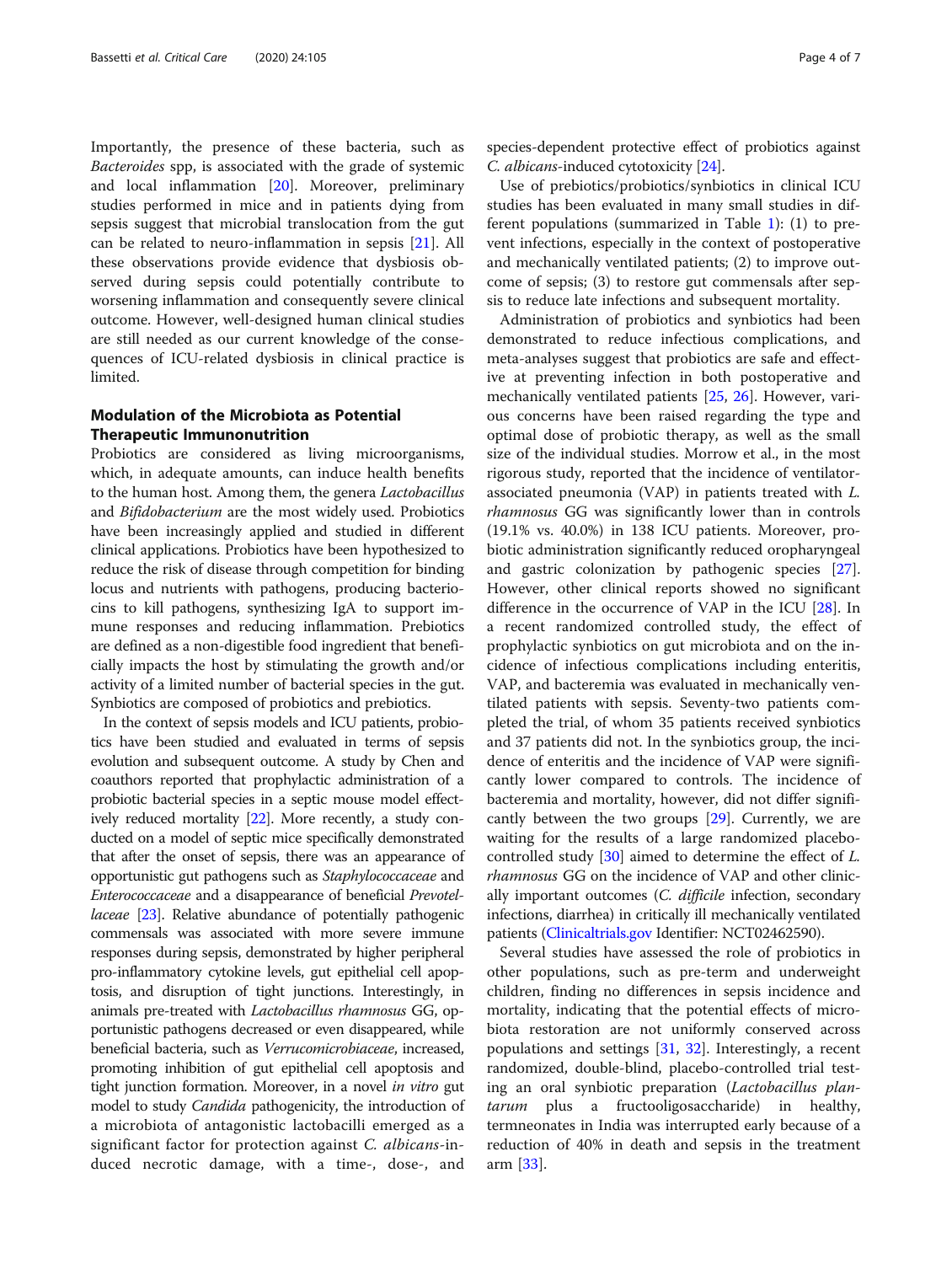<span id="page-4-0"></span>Table 1 Immunonutrition in critically ill patients: clinical settings, outcomes, and research gaps

| Clinical settings                      | Products                 | Outcomes                                                      | Research gaps                                                                                                                                                                                                                                                                                                                                                        |
|----------------------------------------|--------------------------|---------------------------------------------------------------|----------------------------------------------------------------------------------------------------------------------------------------------------------------------------------------------------------------------------------------------------------------------------------------------------------------------------------------------------------------------|
| Mechanically<br>ventilated<br>patients | Probiotics<br>Synbiotics | Incidence of VAP                                              | Choice of probiotics/synbiotics; dosing and route of administration VAP definition<br>Adverse effects evaluation Paucity of data on the effect on MDR colonization                                                                                                                                                                                                   |
| Elective surgery/<br>trauma            | Probiotics<br>Synbiotics | Incidence of postoperative/<br>post-traumatic infections      | Paucity of data on microbiota before surgery Choice of probiotics/synbiotics;<br>dosing and route of administration Adverse effects evaluation                                                                                                                                                                                                                       |
| Pre-term infants                       | Probiotics<br>Synbiotics | Incidence of sepsis Incidence<br>of necrotizing enterocolitis | Impact of type of feeding (mother's milk, donor milk, formula) Evaluation of impact<br>of human milk oligosaccharides on microbiome Choice of single probiotic strain<br>versus multiple strains To address the risk of probiotic-related sepsis and transmis-<br>sion of antibiotic resistance To address the risk of cross-colonization or cross-<br>contamination |
| ICU patients                           | Probiotics<br>Synbiotics | Incidence of new infections<br>Mortality ICU length stay      | Choice of probiotics/synbiotics; dosing and route of administration To address<br>short- and long-term effects on gut microbiome To address candidate populations<br>and timing of administration                                                                                                                                                                    |

VAP ventilator-associated pneumonia, MDR multidrug resistant, ICU intensive care unit

The last frontier in the context of immunonutrition is the development of next-generation probiotics able to selectively inhibit specific pathogens, such as *C. difficile* and MDR bacteria, in order to administrate a target population that would support colonization resistance and prevent infections and sepsis [[34](#page-6-0)].

#### Fecal Microbiota Transplantation

Fecal microbiota transplantation (FMT) consists of administering fecal material from a healthy donor into the intestinal tract of a patient with an altered gut microbiota to restore its functions. Clinician interest in this treatment was renewed in 2013 with publication of the results of a randomized controlled trial showing the substantial superiority of FMT over standard care in the treatment of recurrent C. difficile infections [[35\]](#page-6-0). Based on the absolute number of introduced bacteria, FMT is thought to be the most powerful immunomodulatory tool. In animal models, FMT alone is capable of restoring bacterial communities in cecal crypts, which act as a reservoir of commensal bacteria to restore the intestinal epithelium. Crypts are also crucial in protecting intestinal stem cells and in preservation of immunological pathways by enhancing the expression of nod-like and Toll-like receptors. Depletion of commensal organisms in crypts enhances pathogen proliferation, which can result in severe inflammation and disruption of homeostasis. Another potential advantage of FMT is that, along with the transfer of bacterial communities, other products (short-chain fatty acids, bile acids, eukaryotic, and prokaryotic viruses) are introduced to the intestinal ecosystem, leading to a complete restoration of homeostasis [[36\]](#page-6-0).

The rationale for use of FMT in critical illness is fascinating and promising. However, its application in clinical practice among ICU patients is unexplored. We believe that FMT can have a potential role in critical patients in two directions: (1) restoration of ICU-

associated dysbiosis and (2) implementation of gut decolonization of MDR organisms. In fact, the introduction of a high burden of commensal bacteria may reverse resistant pathobiont dominance and even decrease the antibiotic resistance genes present in the microbiome (resistome) [[37\]](#page-6-0). However, only five cases have been described in which FMT has been employed to address disruption of the microbiota in the ICU. All these cases showed that treatment with FMT led to a successful reversal of dysbiosis, with subsequent improvement in outcome. In addition, some cases noted a steep decrease in inflammatory mediators and normalized Th1/Th2 and Th1/Th17 ratios following FMT. Apart from difficulties with extrapolating the data derived from these case reports to the general ICU population, we are far from obtaining conclusive evidence that restoration of dysbiosis by FMT in critical illness is beneficial. However, given the promising results of FMT learned from C. difficile treatment experience, clinical trials are needed to implement a microbiota-targeted approach.

Colonization with MDR bacteria is a leading cause of sepsis complications especially among vulnerable ICU patients [\[38](#page-6-0)]. The use of FMT for this purpose has been evaluated in different case series, retrospective and prospective studies, highlighting that this approach can be feasible safe and effective [\[39](#page-6-0)]. Results cannot be easily analyzed because of the high risk of bias in smaller studies, but in a recent review that considered only studies with low and moderate risk of bias, an eradication rate between 37.5% and 87.5% was described [[40\]](#page-6-0). However, results of different studies cannot be conclusive because of different patient populations (with the most commonly organisms isolated pre-FMT being carbapenem-resistant Enterobacteriaceae [CRE], vancomycin-resistant Enterococci [VRE], and extended-spectrum β-lactamase [ESBL]-producing bacteria, and also Pseudomonas, methicillin-resistant S. aureus [MRSA], and Acinetobacter, and differences in route of administration, choice of donors, and length of follow-up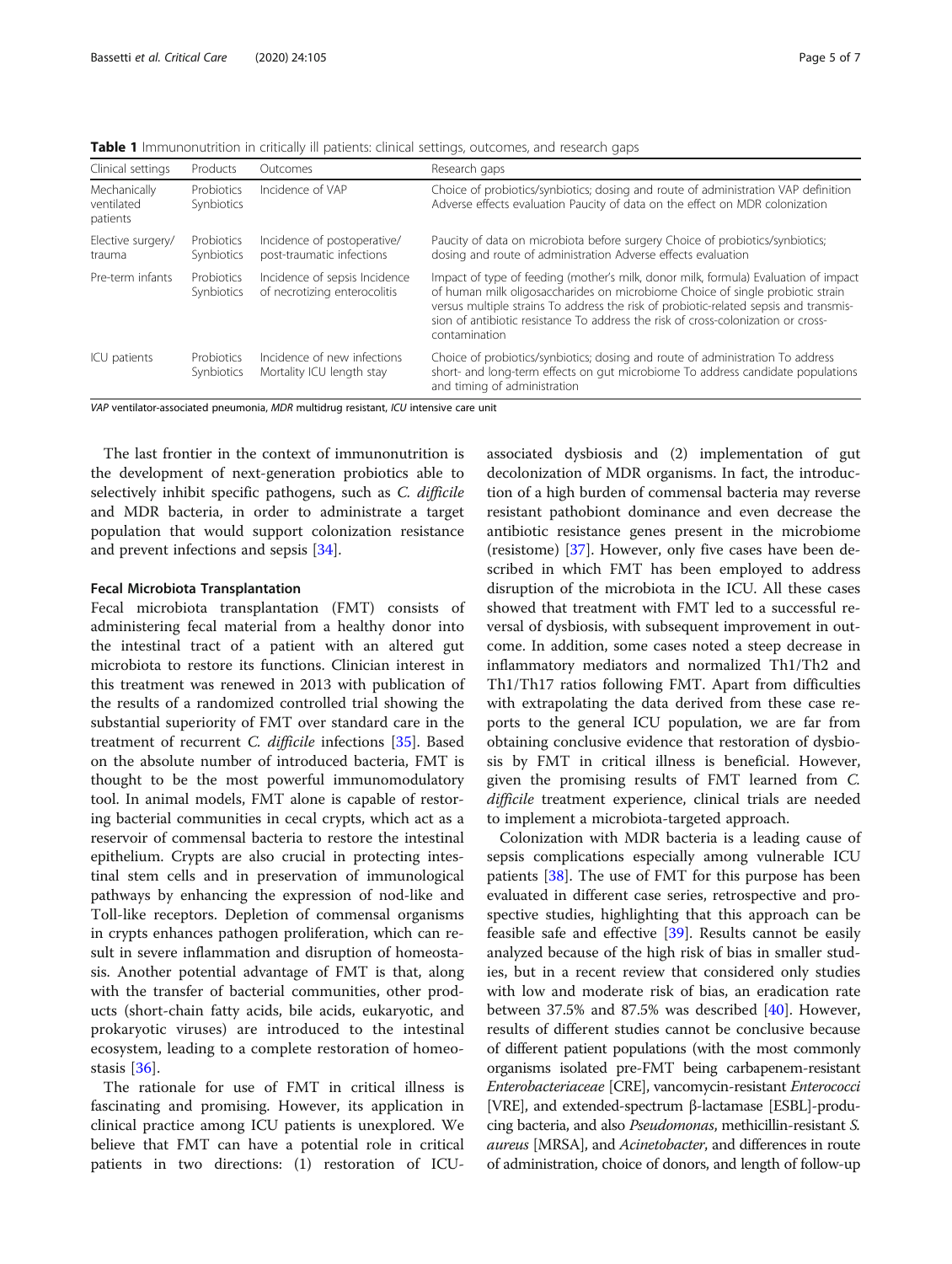<span id="page-5-0"></span>[[39](#page-6-0)]. Recently, a randomized controlled trial has been completed showing that patients given nonabsorbable oral antibiotics followed by FMT had a slight decrease in ESBL and CRE colonization compared with control patients, although without reaching statistical significance. The unfavorable results are potentially due to the study design (two different routes of FMT in the interventional group and contemporary antibiotic administration may have influenced carriage in the interventional group) and early trial termination [\[41](#page-6-0)]. However, it is important to note that so far none of the published studies has been conducted in ICU patients. Until now, only one pilot study is ongoing among ICU patients with a prevision of enrollment of 10 mechanically ventilated patients with MDR colonization [\(Clinicaltrials.](http://clinicaltrials.gov) [gov](http://clinicaltrials.gov) Identifier: NCT03350178).

Various concerns specific to ICU patients have been raised in addition to other unanswered questions regarding FMT itself (e.g., transmission of pathogens, dose, route, and long-term safety), as well as several practical aspects that need to be investigated. First, we do not know which candidate population of septic patients is best and what the correct timing of FMT administration is in relation to antibiotic use because of the risk of nullifying the effects of transplantation.

A microbiota suspension as a fecal filtrate transfer (FFT) seems to maintain the ability to stimulate host responses via pattern recognition receptors enabling ecologic niches to be modified for outgrowth of existing beneficial bacteria or even successful novel colonization [[42\]](#page-6-0). This characteristic, together with a possibility to create a capsule, can increase the chances of successful FMT application even during antibiotic treatment, reducing also the potential risk of instillation of large bacterial burdens among immunocompromised patients.

Furthermore, more experience is crucial to evaluate what is the best route of administration (colonoscopy or enema vs nasogastric tract) and use of autologous vs heterologous transplantation. Colonoscopy or enema are the most commonly used methods of stool delivery. A randomized study found that FMT using the nasogastric tract was less effective than colonoscopy [[43](#page-6-0)]. Expert opinion tends to favor colonoscopy because of its ability to visualize the entire colon and to deliver larger amounts of stool near the affected pathological segment of the bowel [[44](#page-6-0)]. Moreover, non-inferiority of capsule use over colonoscopy was demonstrated in a randomized study [\[45\]](#page-6-0).

Finally, the use of autologous vs heterologous FMT needs to be clarified because autologous FMT can have a higher potential application in the ICU setting among patients receiving solid or hematopoietic transplant in an attempt to prevent infections after a period of dysbiosis.

In conclusion, we believe that the potential benefits from FMT (regarding the control of MDR bacteria and C. difficile infection) justify the investigation of this promising approach in ICU patients.

### Conclusion and Future Perspectives

Despite the impressive achievement that has been made in knowledge of the microbiome, there is still a huge gap about the microorganisms that reside outside the gut and interactions of bacteria with viruses, archeae, helminths, fungi, and protozoa, which influence each other and in turn regulate the host. In the context of critically ill septic patients, we need large human cohort studies that document microbiota composition, prior to, during and after an episode of sepsis in order to identify protective commensals and microbiota potentially associated with increased susceptibility and worse outcome.

At the same time, new treatment opportunities are gaining space in clinical practice, including the addition of a probiotic, or by tailoring microbiome therapy and selecting specific commensal repletion that could target a specific infectious disease. In this setting, human studies and randomized clinical trials are challenging but still fundamental in order to translate basic research into innovative paradigms.

#### Acknowledgements

None.

#### Authors' contributions

All authors read an approved of the final manuscript.

#### Funding

The publication costs are founded with University of Genoa research funds.

# Availability of data and materials

Not applicable.

Ethics approval and consent to participate Not applicable.

Consent for publication

Not applicable.

#### Competing interests

The authors declare that they have no conflicts of interest. Outside the submitted work, MB has participated in advisory boards and/or received speaker honoraria from Achaogen, Angelini, Astellas, Bayer, Basilea, BioMérieux, Cidara, Gilead, Menarini, MSD, Nabriva, Paratek, Pfizer, Roche, Melinta, Shionogi, Tetraphase, VenatoRx and Vifor and has received study grants from Angelini, Basilea, Astellas, Shionogi, Cidara, Melinta, Gilead, Pfizer and MSD.

#### Author details

<sup>1</sup>Department of Health Sciences, University of Genoa and Ospedale Policlinico Martino-IST, IRCCS, Genoa, Italy. <sup>2</sup>Infectious Disease Unit Department of Internal Medicine, Fondazione IRCCS Ca' Granda, Ospedale Maggiore Policlinico, Milan, Italy. <sup>3</sup>Department of Pathophysiology and Transplantation, University of Milano, Milan, Italy.

#### Published online: 24 March 2020

#### References

Harris VC, Haak BW, Boele van Hensbroek M, et al. The intestinal microbiome in infectious diseases: the clinical relevance of a rapidly emerging field. Open Forum Infect Dis. 2017;4:3.